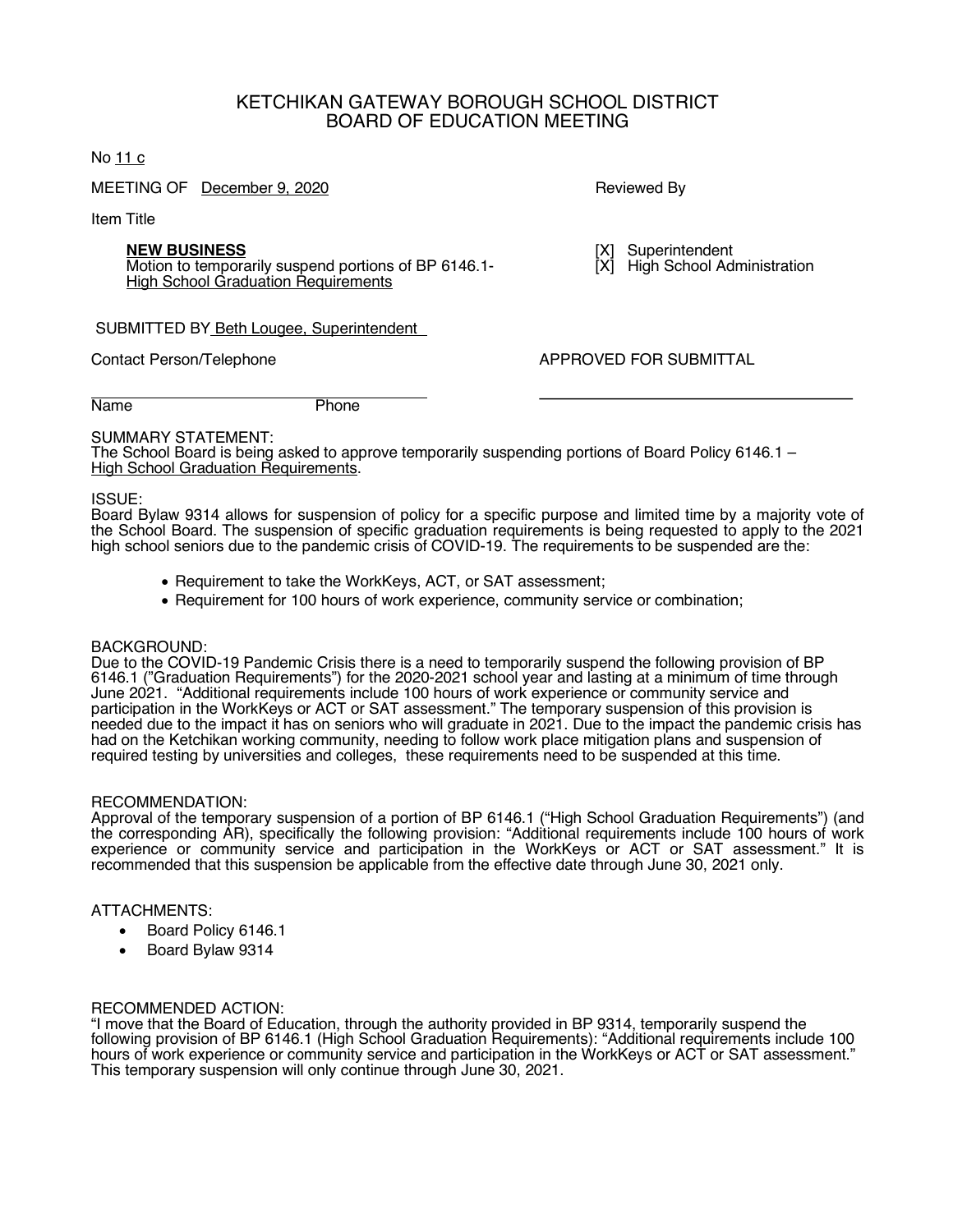## **Instruction** BP 6146.1

## **HIGH SCHOOL GRADUATION REQUIREMENTS**

The Superintendent or designee shall prepare for Board approval a plan consisting of district graduation requirements. Students shall receive diplomas of graduation from high school only after meeting the following district graduation requirements.

Graduation Requirements - Effective Date, Graduating Class of 2021

Graduation course requirements for a high school diploma are as follows:

| English-Language Arts             | 4   | credits |
|-----------------------------------|-----|---------|
| Social Studies*                   | 3   | credits |
| Math                              | 3   | credits |
| Science                           | 3   | credits |
| Health                            | 0.5 | credits |
| <b>Physical Education</b>         | 0.5 | credits |
| Electives                         |     | credits |
| <b>Career Technical Education</b> |     | credit  |
| and/or Fine Arts                  |     |         |
|                                   |     |         |

#### TOTAL CREDITS REQUIRED FOR GRADUATION 22 credits

Additional requirements include 100 hours or work experience or community service, completion of the State of Alaska Job Application and participation in the WorkKeys or ACT or SAT assessment.

\* Note: The three units of credit in social studies must include one-half unit of credit in Alaska history or demonstration that the student meets the Alaska history performance standards. This requirement will not apply to a student who (1) transfers into high school after the student's second year of high school; or (2) has already successfully completed a high school state history course in another state, 4 AAC -6.075. The three units in social studies must also include one unit of credit of American Government.

*(cf. 5127 - Graduation Ceremonies and Activities)*

*(cf. 6164.2 - Guidance and Counseling Services)*

*(cf. 6184 – Virtual/Online Courses)*

*Legal Reference:*

*ALASKA ADMINISTRATIVE CODE 4 AAC 06.075 High school graduation requirements 4 AAC 06.721 College and career readiness assessment waivers 4 AAC 06.755-790 Statewide assessment program for students with disabilities*

**KETCHIKAN GATEWAY BOROUGH SCHOOL DISTRICT**

**Revision Date: 6/13/07 Revision Date: 10/14/2015 Revision Date: 08/24/2016 Revision Date: 4/12/2017 Revision Date: 2/26/2020**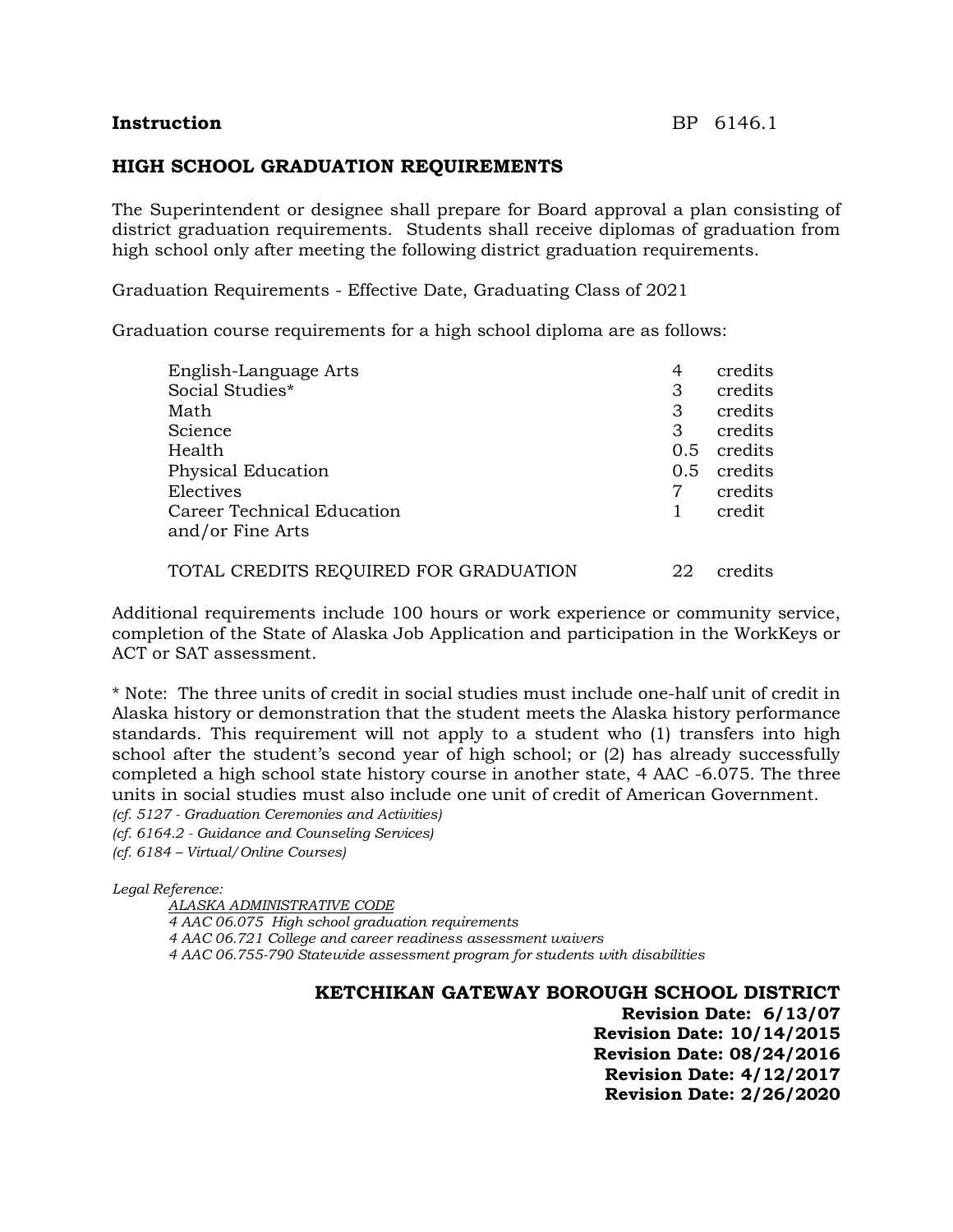# **Instruction** AR 6146.1

# **HIGH SCHOOL GRADUATION REQUIREMENTS**

# Graduation

- 1. Early Graduation Students with six completed semesters of attendance, may be graduated if the following criteria are met:
	- o Parent's written permission is obtained.
	- o A letter of intention is submitted one semester prior to completion of requirements for graduation.
	- o Administrative approval of the high school principal is obtained.
	- o All graduation requirements for a high school diploma have been completed.
- 2. Career-Technical Education Requirement The CTE requirement may be met through the completion of a designated CTE course, or through the completion of a Work Study Course and the requisite number of hours of work or internship experience.
- 3. Course Load Requirements A full load of classes is defined as enrollment in 4 credit-bearing classes.
- 4. Correspondence Courses and/or University of Alaska Courses for credit which have prior approval of the high school principal may be taken for credit toward graduation.
- 5. Valedictorian, Salutatorian and Top 20 will be determined by Grade Point Average, Strength of Schedule, and other factors as identified in the Valedictorian/Salutatorian Selection Criteria Rubric (Exhibit A).
- 6. Work Experience/Community Service One hundred hours of work experience, community service, or a combination of the two is needed for graduation. This 100 hour work experience requirement is separate from the work experience that may be utilized to meet CTE requirements. These hours can be obtained all at once in the same year or spread out over a four year period. Students who enter high school from outside of the district will need to perform twenty-five hours of Work Experience/Community Service for each year they attend secondary school in Ketchikan in order to receive a diploma (e.g. a student entering the District in their senior year would only have 25 hours, junior year 50 hours, etc.)
- 7. ACT, SAT or Work Keys Beginning with the class of 2020, all Ketchikan Gateway Borough School District students must take the Work Keys or ACT or SAT assessment to be eligible for graduation.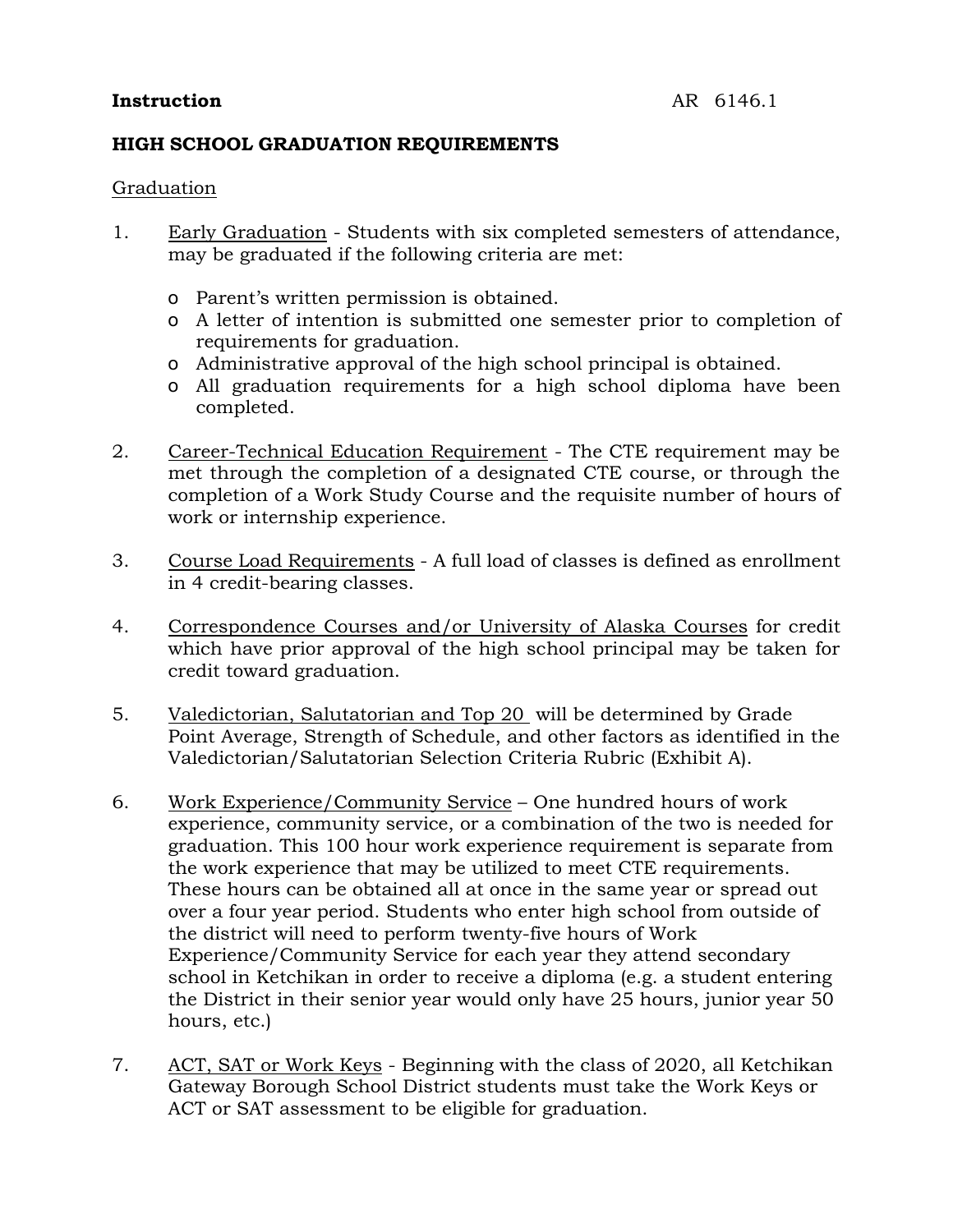## **HIGH SCHOOL GRADUATION REQUIREMENTS**

8. PE Waiver – Students may earn up to 0.5 physical education credits for participation in an ASAA sanctioned sport any time in their high school career.

PE credits are earned at a rate of 0.5 credits for each season successfully completed, for a total or 0.5 credits.

Students may earn 0.5 credits for participation in 75 hours of physical activity through a recognized organization (such as Ketchikan Theatre Ballet, Ketchikan Youth Soccer League, etc.)

> **KETCHIKAN GATEWAY BOROUGH SCHOOL DISTRICT Revision Date: 10/22/03 Revision Date: 10/08/2014 Revision Date: 6/8/2016 Revision Date: 9/28/2016 Revision Date: 2/26/2020**